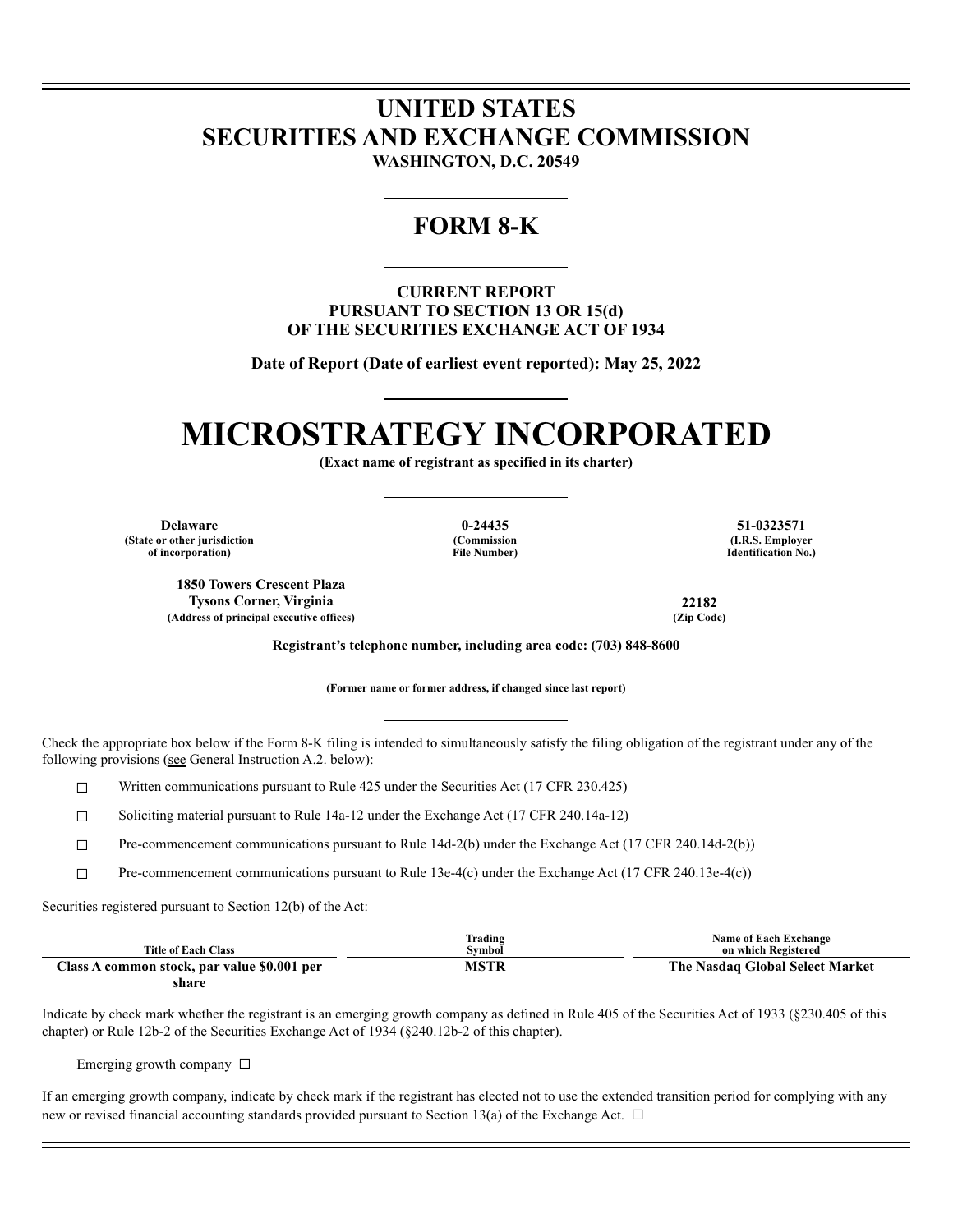### **Item 5.07. Submission of Matters to a Vote of Security Holders.**

On May 25, 2022, MicroStrategy Incorporated (the "Company") held its 2022 Annual Meeting of Stockholders. The following proposals were adopted by the votes specified below.

|                                                                             |            | Withheld  |                                 | <b>Broker</b><br><b>Non-Votes</b> |
|-----------------------------------------------------------------------------|------------|-----------|---------------------------------|-----------------------------------|
| To elect five (5) directors for the next year:                              |            |           |                                 |                                   |
| Michael J. Saylor                                                           | 22,559,818 | 677.454   |                                 | 2,335,609                         |
| Stephen X. Graham                                                           | 22,834,755 | 402,517   | ▅                               | 2,335,609                         |
| Jarrod M. Patten                                                            | 22,795,480 | 441,792   |                                 | 2,335,609                         |
| Leslie J. Rechan                                                            | 22,812,626 | 424,646   | $\overline{\phantom{m}}$        | 2,335,609                         |
| Carl J. Rickertsen                                                          | 20,425,222 | 2,812,050 | $\hspace{0.1mm}-\hspace{0.1mm}$ | 2,335,609                         |
|                                                                             |            |           |                                 |                                   |
|                                                                             | For        | Against   | Abstain                         | <b>Broker</b><br><b>Non-Votes</b> |
| To ratify the selection of KPMG LLP as the Company's independent registered |            |           |                                 |                                   |
| public accounting firm for the fiscal year ending December 31, 2022.        | 25,524,119 | 34,135    | 14,627                          |                                   |
|                                                                             |            | For       |                                 | Abstain                           |